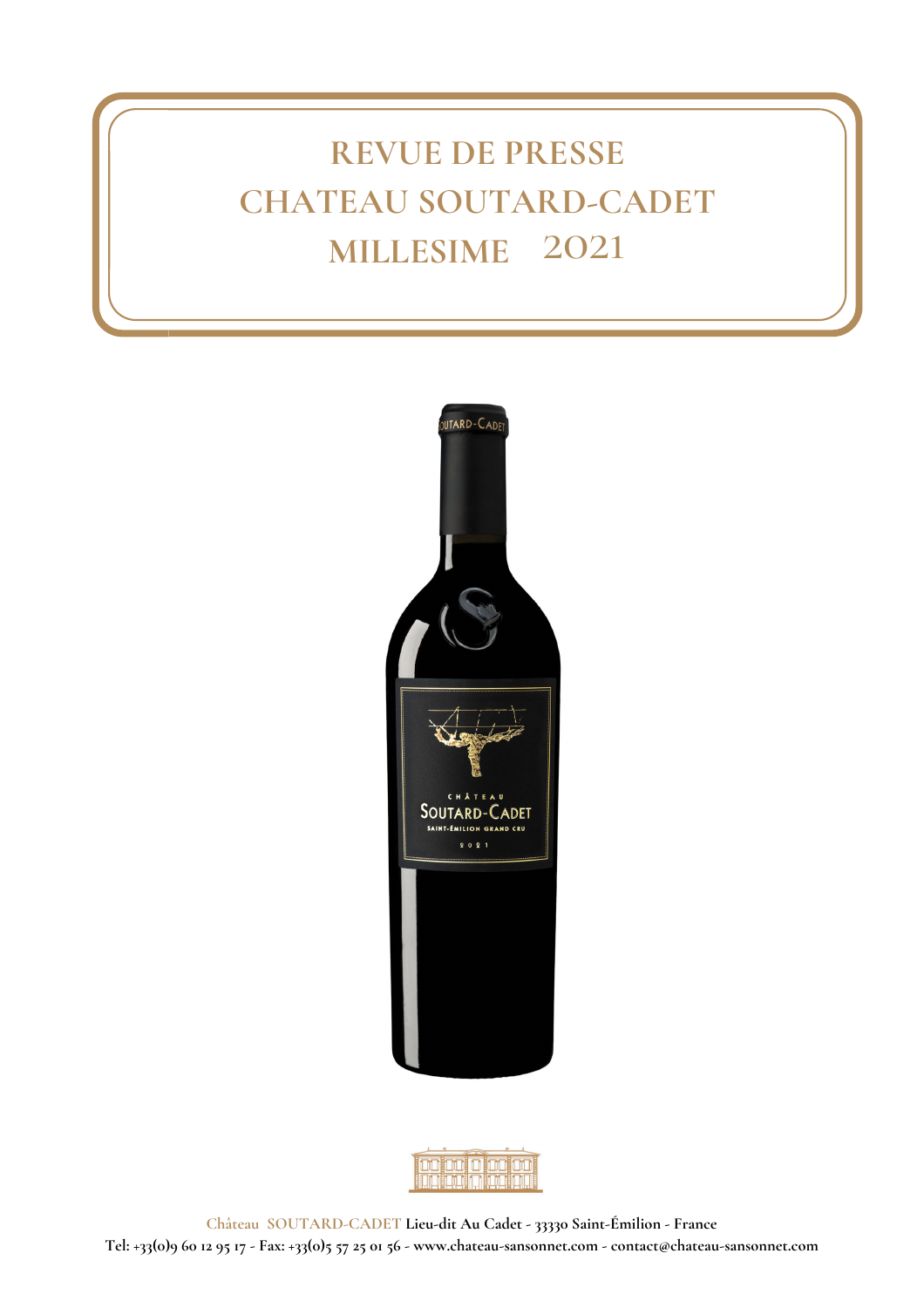# **Récapitulatifs des notes - Millésime 2021**

| <b>MEDIA</b>                                                                                                                   | DEGUSTATEUR             | NOTES/100 |
|--------------------------------------------------------------------------------------------------------------------------------|-------------------------|-----------|
| <b>JEB DUNNUCK</b>                                                                                                             | <b>Jeb Dunnuck</b>      | 93/95     |
| vinous                                                                                                                         | Antonio Galloni         | 92/94     |
| <b>JAMESSUCKLING.COM T</b>                                                                                                     | <b>James Suckling</b>   | 92/93     |
| vinous                                                                                                                         | <b>Neal Martin</b>      | 91/93     |
| Losuflecky ps                                                                                                                  | <b>William Kelley</b>   | 90/92     |
| Jancis Robonson<br>ancisRobinson.com                                                                                           | <b>Alistair COOPER</b>  | 16        |
| falstaff                                                                                                                       | <b>Peter Moser</b>      | 91        |
| <b>BERNARD</b><br>BURTSCHY<br>$Ph.D \rightharpoonup \rightharpoonup$<br>LA RIGUEUR DU MATHÉMATICIEN ET L'EXPERTISE DES TERROIR | <b>Bernard BURTSCHY</b> | 92/93     |
| <b>VINBLADET</b><br>Fakta om Vin siden 1992                                                                                    | <b>Peter Winding</b>    | 92/94     |
|                                                                                                                                | <b>Jeff Leve</b>        | 90/92     |

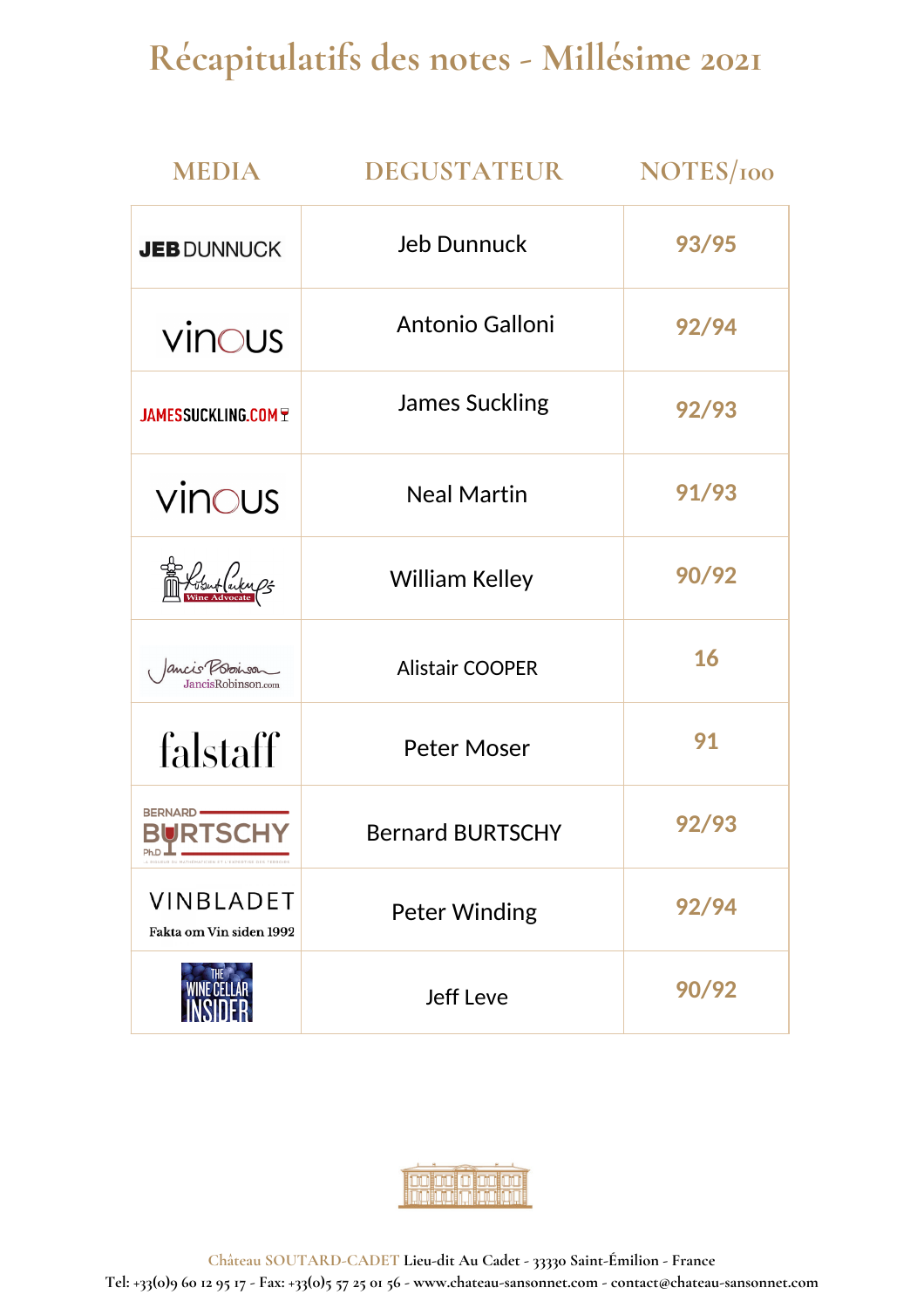### **JEBDUNNUCK.COM - Jeb DUNNUCK – June 2022**

### Score : **93-95/100**

"The 2021 Château Soutard-Cadet is another gem from the Lefévère family that plays with the best out there. Based on 85% Merlot, 10% Cabernet Franc, and 5% Petit Verdot, it sports a dense purple hue as well as juicy, vibrant notes of cassis, blackberries, scorched earth, chocolate, and background oak. It's always a touch more refined and elegant compared to the Sansonnet, and the 2021 is medium to full-bodied, has terrific tannins, and a great finish. Harvested from the 5th to the 14th of October, it was vinified in a combination of tank and 500 liter barrels, and the élevage will span 16 months in 70% new barrels. Tasted twice."

# **VINOUS MEDIA - Antonio GALLONI – April 2022**

# Score : **92-94/100**

"The 2021 Soutard-Cadet offers real depth and density. Black cherry, chocolate, spice, leather, tobacco and licorice are all dialed up. Opulent and yet impeccably balanced, the 2021 has a ton to offer. One of the more overt Saint Emilion of the year, Soutard-Cadet was impressive in two separate tastings." 2031/2046

# **JAMESSUCKLING.COM – James SUCKLING – May 2022**

Score : **92-93/100** "A full and juicy red with surprising depth of fruit and fine tannins. Solid finish, too. Well done."

# **VINOUS MEDIA - Neal MARTIN – April 2022**

#### Score : **91-93/100**

"The 2021 Soutard-Cadet, picked at just 12 hl/ha after selection, has a lobely, very pure bouquet of black cherries, blueberry and touches of violet, showing fine delineation. The palate is medium-bodied with supple tannins. No great depth or grip here, yet it maintains balance and a sense of *joie de vivre* on the finish*.* Drink over 12-15 years." 2025-2037